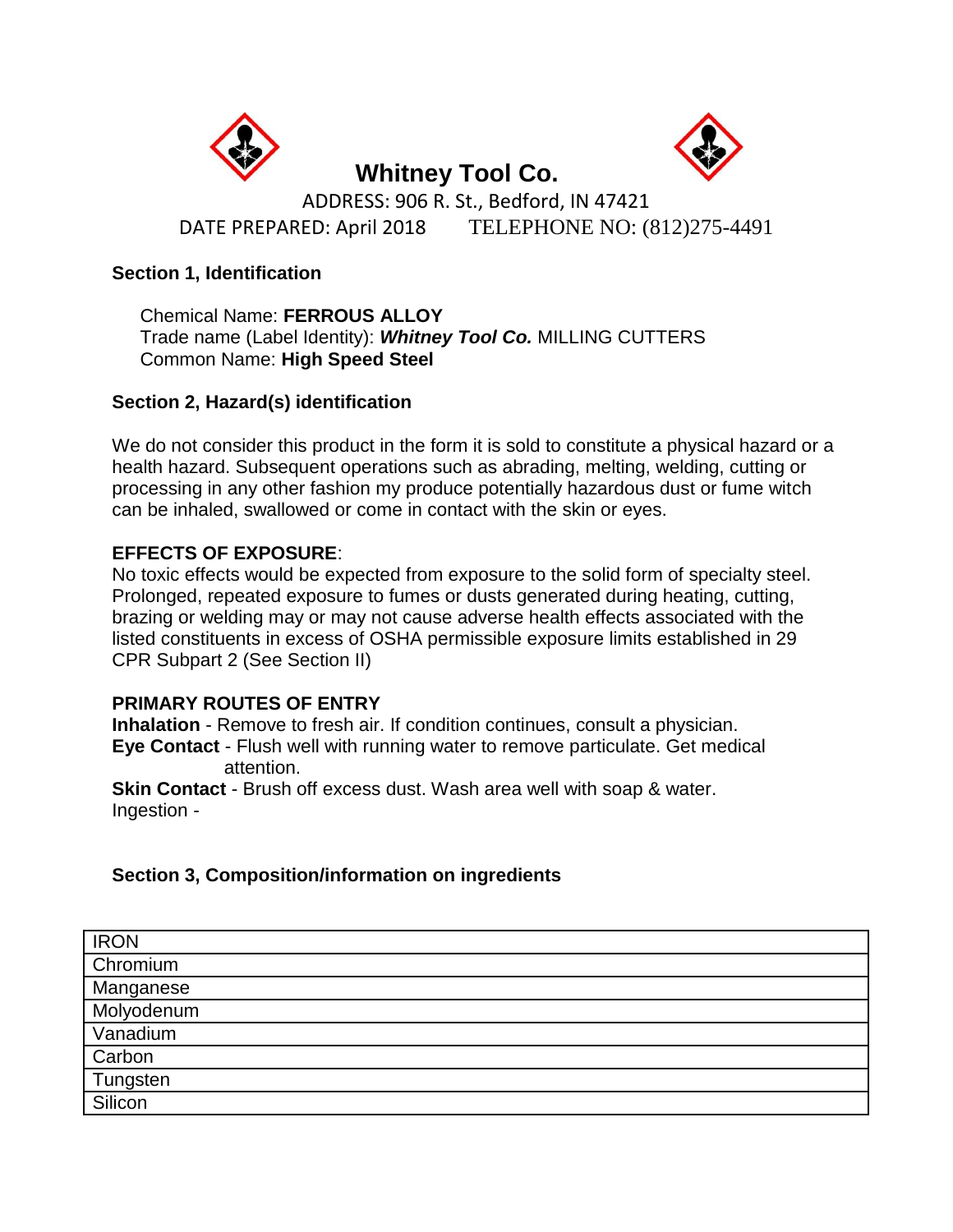#### **Section 4, First-aid measures**

Inhalation - Remove to fresh air. If condition continues, consult a physician.

Eye Contact - Flush well with running water to remove particulate. Get medical attention.

Skin Contact - Brush off excess dust. Wash area well with soap & water.

Ingestion - Seek medical help if large quantities of material have been ingested.

**Section 5, Fire-fighting measures** there is no flashpoint noted for this product,

**Section 6, Accidental release measures** there is no data on release of solid metal inhalation hazards may be incountere when product is heated ventilation is required

**Section 7, Handling and storage** No restrictions apply

#### **Section 8, Exposure Limits/personal protection**

#### **Personal Protective Equipment:**

Respiratory protection misting or dust condition occurs and T.L.V. as indicated in Section 8 below is exceeded, provide NIOSH approved respirators.

Recommend approved safety glasses or goggles when working with dusty material. Gloves: As Required

Other Clothing or Equipment: As Required

# **Permissible Exposure Limits**

| Material or Component | CAS No.          | <b>OSHA</b>        | <b>ACGIH</b>             |
|-----------------------|------------------|--------------------|--------------------------|
|                       |                  | PEL.<br>$(Mg/M_3)$ | TLV<br>$(Mg/M_3)$        |
| Cobalt                | 7440-48-4        | 0.1                | 0.1                      |
| Chromium              | 7440-47-3        | 1.0                | .50                      |
| manganese             | 7439-96-5 (Dust) | 5 (Ceiling)        | 5 (Ceiling)              |
| carbon                | 1333-86-4        | 3.5                | 3.5<br>(As Carbon Black) |
| silicone              | 7440-21-2 (Dust) |                    | 5.0                      |
| Iron                  | 1309-37-1        | 10                 | 5.                       |
| molyodenum            | 7439-98-7        | 15                 | 10                       |
| vanadium              | 1314-62-1 (Dust) | 5 (Ceiling)        | .05                      |
|                       | (Fume)           | .1 (Ceiling        | .05                      |
| tungsten              | 7440-33-7        | $- - -$            | 5                        |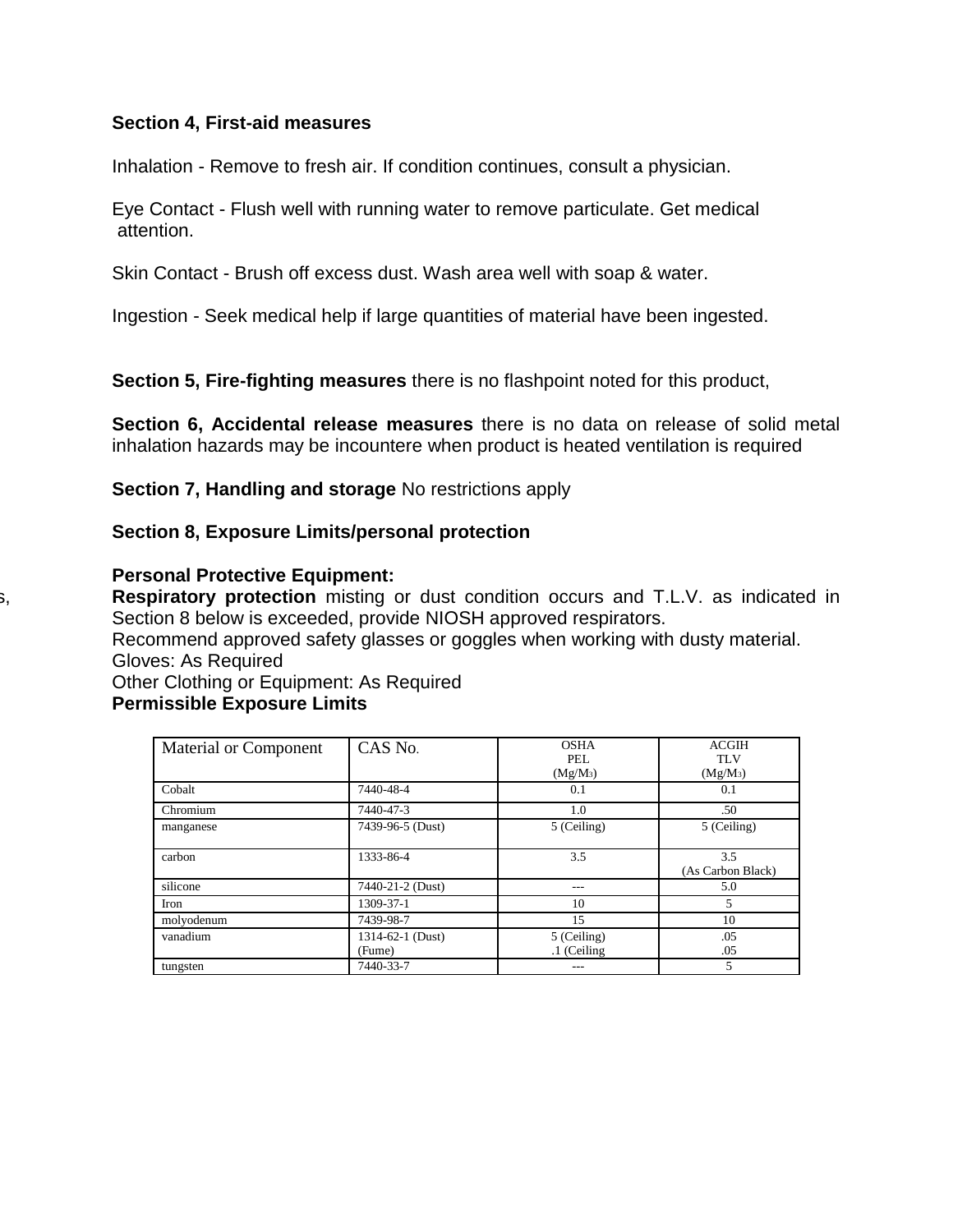## **Section 9, Physical and chemical properties**

HAZARDOUS DECOMPOSITION PRODUCTS: Metallic Oxides Boiling Point: 5000°F Melting Point: Approx. 2500°F Specific Gravity (H20=1): Approx 7.8-8.2 (60°F) Vapor Pressure N/A Vapor Density (Air=1): N/A Solubility in Water: Insoluble % Volatiles by Volume: N/A Evaporation (Butyl Acetate =1): N/A

## **Section 10, Stability and reactivity**

STABILITY: Chemically Stable INCOMPATIBILITY: Reacts with Strong Acids to Generate Hydrogen Gas

## **Section 11, Toxicological information**

EFFECTS OF EXPOSURE: No toxic effects would be expected from exposure to the solid form of specialty steel. Prolonged, repeated exposure to fumes or dusts generated during heating, cutting, brazing or welding may or may not cause adverse health effects associated with the listed constituents in excess of OSHA permissible exposure limits established in 29 CPR Subpart 2

Regarding carcinogenicity

- Cobalt is listed as an animal carcinogen (A3) by ACGIH and as possibly carcinogenic to humans (2B) by IARC

Cobalt is "known to the state of California to cause cancer." (Proposition 65)

## **Section 12, Ecological information\*** None known

## **Section 13, Disposal considerations\***

WASTE DISPOSAL METHOD: Solids – Sale as Scrap for Reuse

Dust, ect. – Follow Federal, State and Local Regulations

**Section 14, Transport information\*** No DOT regulations applicable

**Section 15, Regulatory information\*** see section 8 for exposure limits

**Section 16, Other information,** USE GOOD HOUSEKEEPING PRACTICES TO PREVENT ACCUMULATIONS OF DUST AND TO KEEP AIRBORNE DUST CONCENTRATIONS AT A MINIMUM.

THIS MATERIAL IS POTENTIALLY CONTAMINATED WITH COATINGS SUCH AS OILS FOR PRESERVATIVES AND OTHER CONTAMINANTS. IF THE MATERIAL IS CONTAMINATED, SPECIAL PRECAUTIONS (SUCH AS PROCESS CONTROL AND PERSONAL PROTECTIVE EQUIPMENT APPROPRIATE TO THE NATURE OF THE